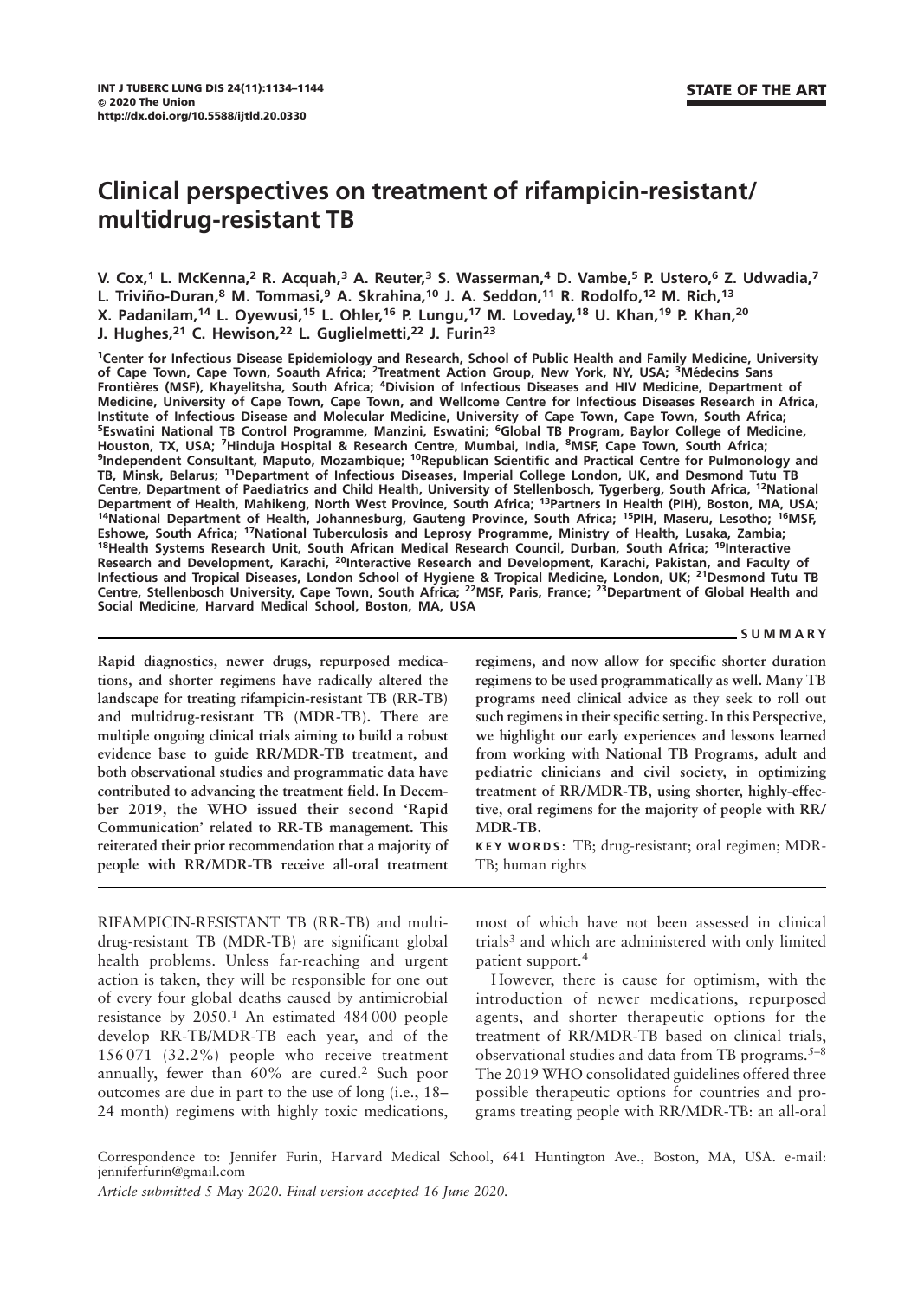longer (18–20 month) regimen; an injectable-containing shorter (9–12 month) regimen; and an all-oral shorter (9–12 month) regimen implemented under operational research conditions. However, country programs and their implementing partners were unclear about which regimens to prioritize. Delays in releasing an updated version of the Companion Handbook for Programmatic Management of RR/ MDR-TB further compounded the situation.<sup>9</sup>

In November of 2019, the WHO once again convened an RR/MDR-TB guideline development group to assess additional evidence on several specific clinical topics.10 These included: 1) the use of all-oral shorter regimens for RR/MDR-TB; 2) the use of the three-drug, 6-month, 'Nix-TB', BPaL regimen; and 3) the use of bedaquiline (BDQ) and delamanid (DLM) in combination or when given for durations longer than 6 months. The group reviewed the evidence from South Africa, where over 4000 individuals were treated with a modified, all-oral shorter regimen consisting of the 2016 standardized regimen with BDQ replacing the injectable (mostly due to baseline hearing loss, baseline renal failure, or the development of injectable toxicity during treatment). In December 2019, the WHO then issued a statement supporting the use of all-oral shorter, BDQ-containing regimens.\* The WHO also conditionally recommended the use of an all-oral shorter regimen containing BDQ, higher-dose linezolid (LZD) (1200 mg daily), and the novel nitroimidazole pretomanid (PTM) (the 'BPaL regimen') under operational research conditions for people with fluoroquinolone (FQ) resistant TB/treatment intolerant RR/MDR-TB.

As countries struggle to rapidly transition to alloral regimens, they need clinical guidance and support to optimize the use of shorter, highlyeffective, oral regimens for RR/MDR-TB ('SHORRT' therapy) and the BPaL regimen. Note the term 'highly effective' is based on limited data compared to 2016 WHO recommended longer regimen: it is acknowledged that more data is needed to confirm effectiveness. Such guidance is not yet available globally,<sup>11</sup> and some groups are still erroneously recommending an injectable-containing, shorter regimen for RR/ MDR-TB treatment, despite the highly toxic nature of injectable medications.<sup>12</sup> As clinicians, implementing partners, and program managers with early implementation experiences, we are using this Perspective article to provide evidence-based recommendations.

## **METHODS**

The clinical practice principles in this Perspective are based on field experience of providing direct care for people with RR/MDR-TB, engaging with TB programs, and listening to the views of TB-affected communities and civil society. Collectively, the authors have more than five decades experience working on RR/MDR-TB, and have worked extensively in the field since newer drugs and shorter regimens became available, supporting more than 30 countries during this time period. In addition to our robust, direct field experience, several of us have provided evidence for and served as observers and voting members at the 2016, 2018, and 2019 WHO Guideline Development Group Meetings. To ensure our coverage was comprehensive, we carried out a literature review using OVID, MedLINE and PubMED databases from January 1, 2016 to February 1, 2020 using the terms: 'rifampicin-resistant tuberculosis' or 'drug-resistant tuberculosis' with 'bedaquiline', 'delamanid', 'shorter', 'World Health Organization' or 'operational research'. Because there are only limited published data on the use of newer drugs and shorter regimens, expert consensus from the authors was reached if evidence was lacking. The development process differed from that used by some normative bodies (such as the WHO) as it considered practice-based experience in addition to those described in the published literature. For the sake of clarity, we have noted in the text when the perspectives are based on the published evidence and when they are based on the opinion of the authors.

### CLINICAL PERSPECTIVES

#### Eliminating the injectables

In 2019, the WHO and its Civil Society Task Force announced they 'strongly recommend that all countries transition to an all-oral regimen for drugresistant TB by World TB Day 2020.'<sup>13</sup> The 2018 WHO guidelines and the 2019 Rapid Communication provide a framework for doing so for the majority of patients (except for those requiring 'salvage' regimens). Countries must move swiftly to ensure that injectables are no longer routinely used for the treatment of RR/MDR-TB, because there is only limited evidence of their efficacy and extensive examples of their toxicity.<sup>14</sup> Continued use of these injectables when safer, more effective treatments are available violates both Good Clinical Practice and the human rights of people with RR/MDR-TB. Under no conditions should kanamycin or capreomycin be used. Although there may be some people with RR/ MDR-TB whose strains are highly resistant, or who have received multiple unsuccessful treatment regimens in the past who require amikacin (AMK) therapy (usually as part of 'salvage' or 'rescue

<sup>\*</sup> These recommendations were confirmed in the 2020 WHO Guidelines for the treatment of RR/MDR-TB and the updated Companion Handbook, both of which were released in June of 2020 after this article had gone to press. See https://www.who. int/news-room/detail/15-06-2020-who-urges-countries-toenable-access-to-fully-oral-drug-resistant-tb-treatmentregimens.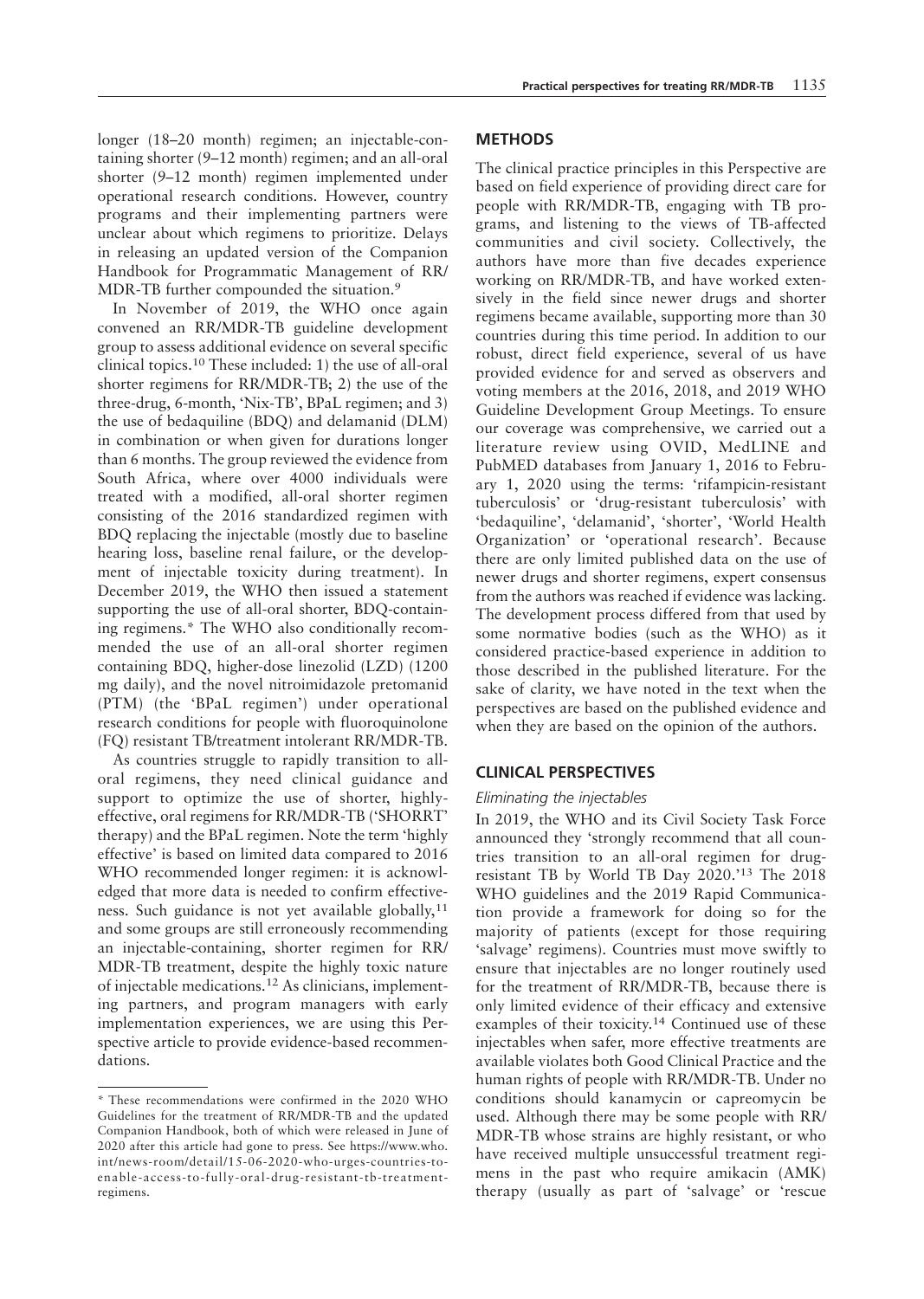

Figure Algorithm for all-oral treatment for RR-TB. FQ = fluoroquinolone; RR-TB = rifampinresistant tuberculosis; SHORRT = shorter, highly-effective, oral regimens for RR/MDR-TB therapy;  $OR = operational research$ .

regimen'), AMK should only be used in people with no other treatment options, and should be accompanied by baseline and routine monitoring for hearing loss. It is the opinion of the authors that countries should not continue using injectables to 'finish their stocks', and major donors (including the Global Fund for AIDS, Tuberculosis and Malaria and USAID) must support immediate transition to all-oral regimens. AMK can be used to treat other serious gramnegative bacterial infections and could be donated to other disease programs in country if needed. It is the opinion of the authors that programs should monitor and report the number of people started on injectablecontaining regimens as a basic quality of care indicator. Formal monitoring for adverse drug reactions associated with injectables (hearing loss, renal failure) is required when AMK is used. Of note, although the term 'injectable' as used in this article refers to the aminoglycosides and capreomycin, there has been increased documentation of the successful use of carbapenems in combination with clavulanic acid as part treatment regimens for RR/MDR-TB.<sup>15</sup> These drugs must be administered intravenously (or intramuscularly in the case of ertapenem) and given the limited evidence on their efficacy, the authors suggest they only be administered in longer regimens for patients with limited treatment options.

## Duration of therapy

The WHO has recommended an all-oral shorter (9– 12 month) regimen for people with RR/MDR-TB who do not have known or likely FQ resistance; severe forms of disease; or other exclusion criteria (see Figure). An all-oral longer (18–20 month) regimen is recommended for people with RR/MDR-TB who have documented or likely FQ resistance, severe forms of disease, or meet other criteria that make them otherwise ineligible to receive a shorter regimen (see Figure). Consequently, all people diagnosed with RR/MDR-TB need to undergo rapid testing for FQ resistance, using a line-probe assay. Other tests may be available in the future, including the expanded Xpert® MTB/RIF cartridge (Cepheid, Sunnyvale, CA, USA), $16$  which can also detect resistance to isoniazid (INH), the FQs, and the injectable agents. If FQ susceptibility is not confirmed, people with risk factors for FQ resistance including those with a prior history of RR/MDR-TB treatment, exposure to a known contact with FQ resistance, or residence in a region where FQ resistance is high (although there is currently no clear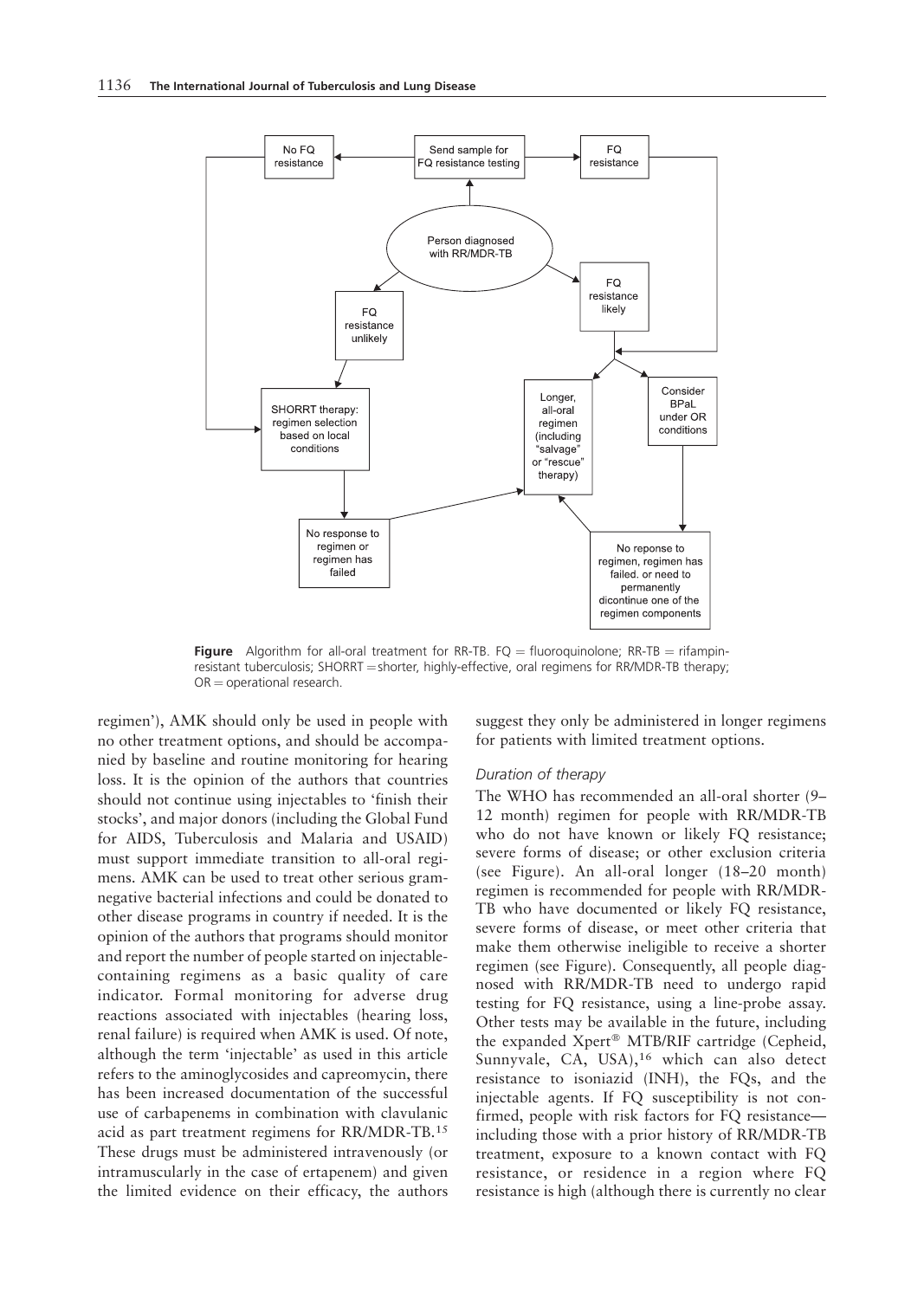guidance on what is considered to be 'high')—should receive a longer, all-oral regimen.

Some countries are using other criteria to decide who can receive a shorter, all-oral regimen. Because molecular methods may miss some cases where FQ resistance is present, people with documented injectable resistance or with both *inhA* and *katG* INH resistance mutations could be considered for longer regimens. The especially applies if the shorter regimen contains INH or ethionamide (ETH)—unless FQ susceptibility can be documented. This is because the presence of both these INH mutations in M. tuberculosis strains may be a marker for FQ resistance.<sup>17</sup>

Pregnant and breastfeeding women, people with HIV, people with underlying liver disease, people who are incarcerated, people who are migrants/refugees/asylum seekers, and other vulnerable populations are all eligible to receive shorter regimens. Children are a population who should be prioritized for shorter regimens, but the duration of therapy in the pediatric population should be determined by the extent of disease.18

# Regimen design: 'SHORRT' therapy

The 2019 WHO Rapid Communication recommends giving the 2016 WHO-recommended regimen but replacing the injectable agent with BDQ. Thus, the recommended regimen (the number of months the drug is administered in parentheses) is: BDQ (6)+ETH (4–6)+high-dose INH (4–6)+levofloxacin  $(LVX)$  (9)+clofazimine (CFZ) (9)+pyrazinamide  $(PZA)$  (9)+ethambutol (EMB) (9). Because the regimen has numerous limitations, concerns have been raised about its use. First, the regimen contains seven drugs and is a substantial pill burden for people with the disease. Second, the regimen contains EMB and PZA for which no routine drug susceptibility testing (DST) is available in most settings: also these drugs may be of limited utility given the high rates of resistance seen among the M. tuberculosis strains of people with RR/MDR-TB and prior use of these two agents.<sup>19</sup> Third, the regimen continues to utilize ETH, a drug with multiple adverse drug reactions, which can lead to treatment intolerance, especially nausea and vomiting. Furthermore, in the meta-analysis that informed the 2018 WHO recommendations, ETH use was associated with worse treatment outcomes, even among people whose strains were susceptible to the drug, leading to a conditional recommendation for the medication to only be used in 'salvage' or 'rescue' regimens.20 Fourth, a simple BDQ substitution in the 2016 shorter regimen means that people will not be treated with all three group A drugs drugs that have been associated with improved treatment outcomes and lower mortality rates—since LZD is not included in the regimen. Fifth, there are concerns that in settings where FQ resistance is common, a simple BDQ substitution could amplify resistance, especially since results for FQ DST may be delayed for weeks to months (notably with people with smear-negative RR/MDR-TB). This concern is amplified in settings where there is limited experience performing and interpreting line-probe assay (LPA) results. Finally, there has been inconsistent experience with the dose and selection of the FQs used in the injectable containing shorter regimens, with some studies using moxifloxacin (MFX) at 'high doses' and some at standard doses.<sup>21</sup> Of note, the regimen reviewed by the Guideline Development Group in 2019 utilized LVX at a dose of 15–20 mg/kg/day.

There are several alternative all-oral shorter regimens being used globally, and it is the opinion of the authors that countries should consider countrywide implementation of an all-oral regimen suitable to their local context. It is likely the WHO will review data from these regimens in the next 12 to 18 months, and there is regional and country-wide experience using the regimens described below:

1) The 2016 shorter regimen in which the injectable is replaced by BDQ and ETH is replaced by LZD, at least until results from FQ resistance testing are available. This regimen includes all three Group A drugs and is first-line therapy for all people living with RR/MDR-TB in South Africa, where it has been given to thousands of individuals under enhanced monitoring implementation conditions. Its limitations include the continued use of PZA, EMB, and INH which have unclear efficacy in the context of treatment for RR/MDR-TB, increase the pill burden and are associated with adverse events. The combined use of INH and LZD—both of which can cause peripheral neuropathy—is especially problematic, most notably in other populations with risk factors for neuropathy, including people living with diabetes, people who use alcohol, and people living with HIV, although this risk could be mitigated by using LZD for a shorter duration (i.e., 8 weeks or less).

2) One of the 'endTB' regimens. The endTB project is funded by Unitaid and carried out by the humanitarian organizations Interactive Research & Development, Médecins Sans Frontières, and Partners In Health. It has an observational study component<sup>22</sup> and two randomized clinical trials: endTB (NCT02754765) and endTB-Q (NCT03896685). The observational cohort data which included people who received newer drugs (BDQ and/or DLM), people who received repurposed drugs, and some people who received 'salvage' regimens that included injectable agents—were presented at the 50th Union World Conference on Lung Health. The treatment success was 77.6% among people receiving newer drugs and 84.8% in the subset of patients who received all-oral regimens ( $n = 259$ ).<sup>23</sup> The endTB trial is assessing several different regimens for patients with RR/MDR-TB and confirmed FQ susceptibility, each lasting 9 months and containing different combinations of the drugs BDQ, LZD, LVX/MFX, DLM, CFZ, and/ or PZA. Two of the regimens are being used in program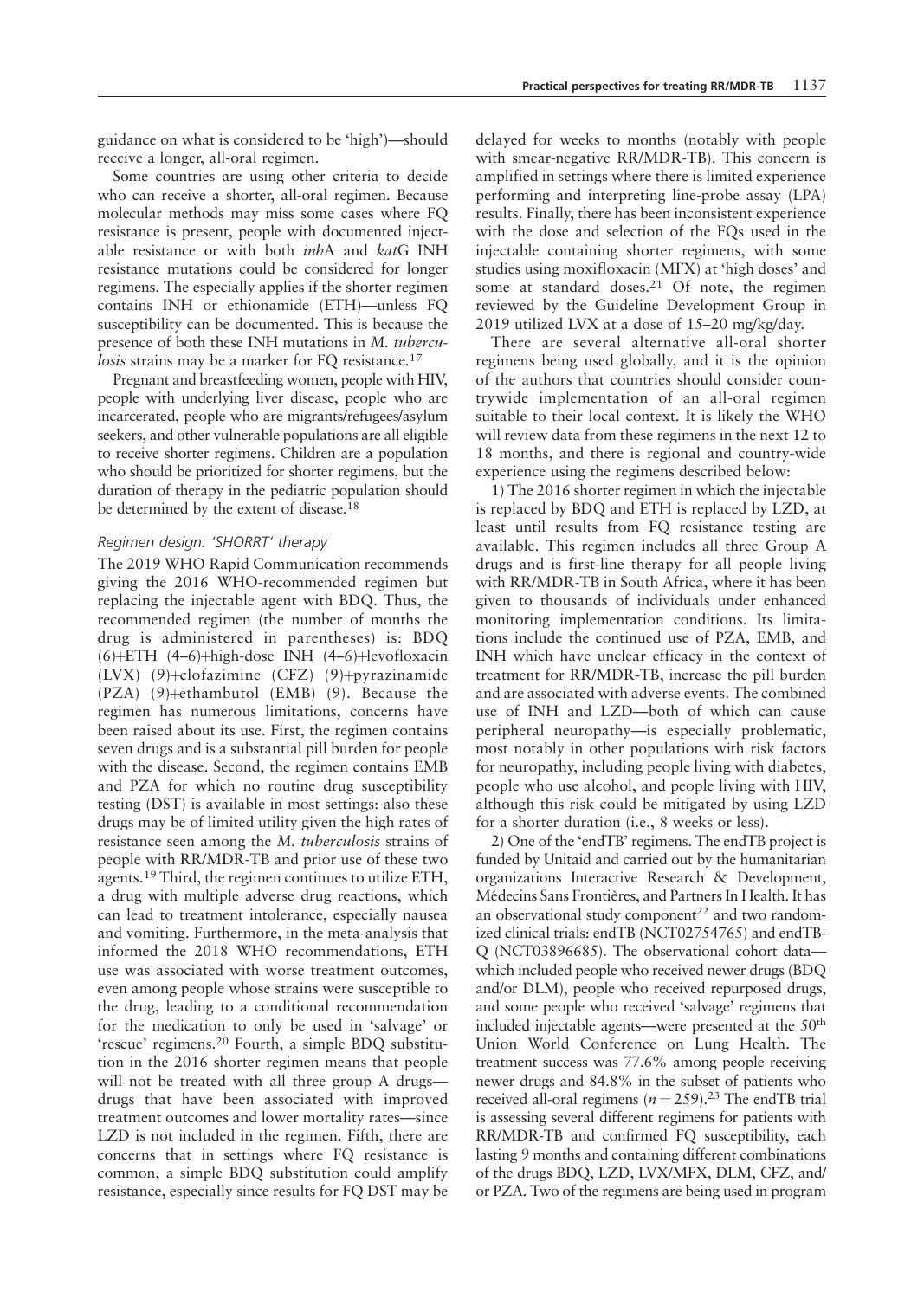settings. The first contains BDQ, LZD, LVX, CFZ and PZA. This regimen uses all three group A drugs as well as one of the group B drugs plus PZA. The second regimen being used programmatically consists of BDQ, LZD, DLM, LVX, and PZA. This regimen contains all three group A drugs as well as PZA and DLM. Results from the endTB trial are expected in 2022. The endTB-Q study has recently begun enrolling and uses a regimen of BDQ, DLM, LZD and CFZ for people with FQresistant RR/MDR-TB.

3) A novel regimen lasting 9–12 months consisting of the five group A and B drugs: BDQ, LZD, LVX, CFZ, and cycloserine: this regimen is being assessed under operational research conditions in some settings (i.e., Ukraine, the Philippines). The rationale for using this regimen is that it uses all the drugs recommended by the WHO for treatment of RR/ MDR-TB that have been associated with improved treatment outcomes. Some programs are also considering the use of a 9–12-month regimen which adds DLM to the group A and B drugs above, but there has been limited implementation experience with this regimen and it is unclear why six drugs would be needed at treatment initiation.

In each of these examples, LVX is used instead of MFX because the regimens contain at least two other medications that prolong the corrected QT interval calculated using the Fridericia formula (QTcF interval) (BDQ and CFZ or DLM) and LVX has fewer effects on the QTcF interval. Of note, these regimens may also utilize BDQ for the entire duration of therapy, as published studies and the 2019 WHO review did not identify any increase in adverse drug reactions when BDQ is given beyond 24 weeks. Except for the endTB-Q study, these regimens are only recommended for people in whom FQ resistance has been ruled out or is unlikely (i.e. no previous FQ exposure for  $>1$  month, no exposure to a person with known FQ resistance, no other risk factors for FQ resistance as described in the Figure). The duration of therapy is usually 9–12 months and dependent in some regimens on the smear status at month 4 or on the completion of a certain number of doses. While there is a theoretical concern for continued exposure to BDQ after treatment completion give its long halflife, the clinical implications of this are unclear.

The authors' clinical opinions on SHORRT therapy are summarized in Tables 1, 2 and 3. Table 1 compares the advantages and disadvantages for each of these regimens. Clinical perspectives on monitoring for and managing adverse drugs reactions are included in Table 2. Considerations for special populations are included in Table 3.

## Regimen design: longer regimens and fluoroquinolone resistance

If FQ resistance is documented or likely, then the patient does not qualify for SHORRT therapy and will likely need to be treated with a longer, all-oral regimen lasting 18 to 20 months. The principles of regimen construction for such individuals should follow the WHO groupings and the regimens should include at least five drugs. In practice, regimens for people with FQ-resistant RR/MDR-TB almost always contain DLM, since this drug appears to be safe and has shown effectiveness in the treatment of RR/ MDR-TB. All efforts should be made to avoid injectables in the longer regimens if equally effective and safer alternatives are available. For a subset of patients, however, a carbapenem such as meropenem or imipenem in combination with clavulanic acid (available only as amoxicillin-clavulanate) or AMK (if there is susceptibility to this drug and formal audiological assessments are available) may be needed to construct a regimen with enough effective drugs. Data on the safety of BDQ and DLM use in combination, both from observational cohorts $24-27$ and from a randomized controlled trial,<sup>28</sup> has shown that giving these two drugs together does not lead to an excess increase in QTcF prolongation. The 24-week administration period for both BDQ and DLM was selected so clinical trials could be completed in a shorter time period, not because of any evidence of cumulative toxicity or risk if either drug is administered for longer than 24 weeks.29 It is the opinion of the authors that patients on longer regimens will likely also need DLM and/or BDQ extended for the entire duration of therapy, a clinical practice that is supported by observational cohort studies, which show no increase in adverse events with prolonged administration.30 Policy makers and programs need to budget for such prolongation and work to define an oversight mechanism by which such extensions can be supported in their local settings. Monitoring for adverse events is essential when BDQ and/or DLM are given for longer than 24 weeks to continue to build the database on the safety and efficacy of this practice.

Some countries may consider using the BPaL regimen under operational research conditions (see section on principles for operational research) for certain patients with FQ-resistant RR/MDR-TB and among those for whom designing an effective regimen based on existing WHO recommendations is not possible. As noted above, the BPaL regimen consisting of 6–9 months of BDQ, higher-dose LZD (1200 mg daily) and the novel nitroimidazole PTM was recently approved under the 'Limited Population Pathway for Antibacterial and Antifungal Agents' by the FDA.31 This is a new regulatory approval pathway that is intended for treatment of diseases associated with high mortality and for which limited therapeutic options exist. The evidence required for approval using this mechanism is less rigorous than for medication approved through other FDA pathways.32 The FDA did not grant approval to any of the single agents in the BPaL regimen and only recommended the entire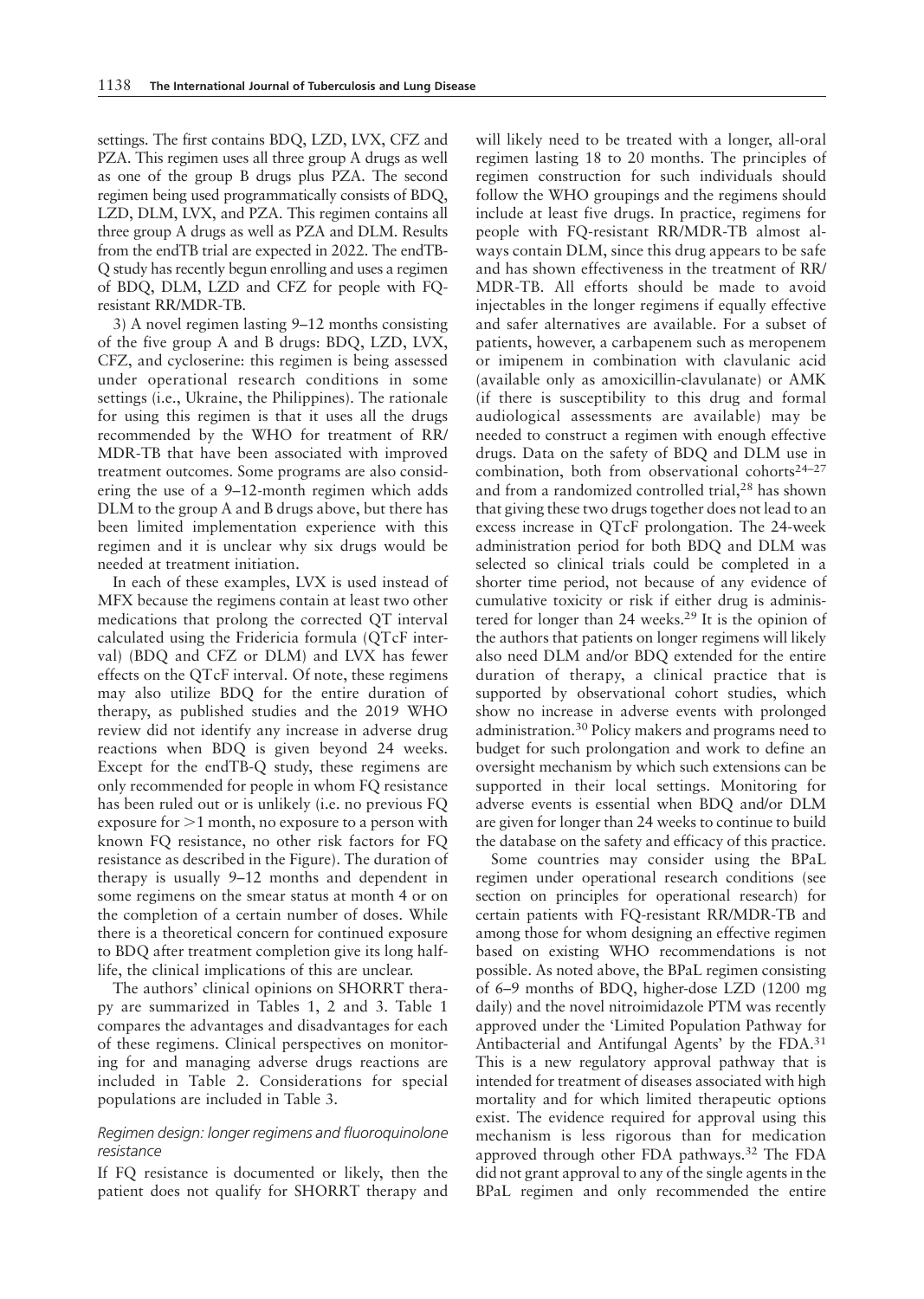|                                                                                                          | BDQ substitution regimen                                                                                                                                                                                                                      | South African regimen                                                                                                                                                                                                                                                                                                                                                                                      | endTB regimens                                                                                                                                                                                                                                                                        | Group A and B drugs regimen                                                                                                                                                                                                                                                                                                | BPaL regimen                                                                                                                                                                                                                                        |
|----------------------------------------------------------------------------------------------------------|-----------------------------------------------------------------------------------------------------------------------------------------------------------------------------------------------------------------------------------------------|------------------------------------------------------------------------------------------------------------------------------------------------------------------------------------------------------------------------------------------------------------------------------------------------------------------------------------------------------------------------------------------------------------|---------------------------------------------------------------------------------------------------------------------------------------------------------------------------------------------------------------------------------------------------------------------------------------|----------------------------------------------------------------------------------------------------------------------------------------------------------------------------------------------------------------------------------------------------------------------------------------------------------------------------|-----------------------------------------------------------------------------------------------------------------------------------------------------------------------------------------------------------------------------------------------------|
| Conditions of WHO<br>recommendation                                                                      | 2019 recommended                                                                                                                                                                                                                              | Carefully monitored national<br>program conditions                                                                                                                                                                                                                                                                                                                                                         | Operational research conditions                                                                                                                                                                                                                                                       | Operational research conditions                                                                                                                                                                                                                                                                                            | Operational research conditions                                                                                                                                                                                                                     |
| Regimen composition*                                                                                     | (6), LVX, CFZ, EMB, PZA (9-11)<br>HD-INH (4-6), ETH (4-6), BDQ                                                                                                                                                                                | LZD (2), HD-INH (4-6), BDQ (6), LVX, CFZ, PZA, EMB (9-11)                                                                                                                                                                                                                                                                                                                                                  | BDQ, LZD, LVX, CFZ, PZA (9–11)<br>BDQ, LZD, DLM, LVX, PZA (9–12)                                                                                                                                                                                                                      | BDQ, LZD, LVX, CFZ, CS/TRD (9-<br>(2)                                                                                                                                                                                                                                                                                      | BDQ, higher-dose LZD (1200 mg<br>a day), PTM                                                                                                                                                                                                        |
| the entire regimen: BDQ could<br>Duration (note: duration is for<br>be given the entire time),<br>months | $-11$                                                                                                                                                                                                                                         | $9 - 11$                                                                                                                                                                                                                                                                                                                                                                                                   | $9 - 11$                                                                                                                                                                                                                                                                              | $9 - 11$                                                                                                                                                                                                                                                                                                                   | $6 - 9$                                                                                                                                                                                                                                             |
| Baseline drug susceptibility<br>testing necessary                                                        | components of the regimen in<br>RIF resistance and FQ resistance<br>storage of baseline strains to<br>at a minimum; consider<br>test for resistance to<br>the future                                                                          | components of the regimen in<br>RIF resistance and FQ resistance<br>storage of baseline strains to<br>at a minimum; consider<br>test for resistance to<br>the future                                                                                                                                                                                                                                       | components of the regimen in<br>RIF resistance and FQ resistance<br>storage of baseline strains to<br>at a minimum; consider<br>test for resistance to<br>the future                                                                                                                  | components of the regimen in<br>RIF resistance and FQ resistance<br>storage of baseline strains to<br>at a minimum; consider<br>test for resistance to<br>the future                                                                                                                                                       | at a minimum; if previous CFZ<br>RIF resistance and FQ resistance<br>susceptibility to BDQ prior to<br>exposure, should document<br>using this regimen                                                                                              |
| Evidence for efficacy                                                                                    | data from South Africa showing<br>Evidence for individual drugs from<br>randomized trials and individual<br>greater efficacy compared with<br>injectable-containing shorter<br>patient data meta-analyses;<br>regimen                         | South Africa, planned analysis<br>individual patient data meta-<br>analyses; currently the<br>standard of care regimen in<br>from randomized trials and<br>Evidence for individual drugs<br>in 2020                                                                                                                                                                                                        | observational cohorts likely to<br>be analyzed in 2021 and trial<br>individual patient data meta-<br>from randomized trials and<br>Evidence for individual drugs<br>data available in 2022<br>analyses; data from                                                                     | observational cohorts likely to<br>individual patient data meta-<br>from randomized trials and<br>Evidence for individual drugs<br>be analyzed in 2021<br>analyses; data from                                                                                                                                              | Data from 109 participants<br>enrolled in a single-arm,<br>uncontrolled trial                                                                                                                                                                       |
| Efficacy risks                                                                                           | than 12 months; could lead to<br>recurrence/relapse compared<br>with regimens lasting longer<br>people with FQ resistance<br>resistance amplification in<br>Could have higher rates of                                                        | than 12 months, amplification<br>of resistance<br>recurrence/relapse compared<br>with regimens lasting longer<br>Could have higher rates of                                                                                                                                                                                                                                                                | recurrence/relapse compared<br>with regimens lasting longer<br>Could have higher rates of<br>than 12 months                                                                                                                                                                           | recurrence/relapse compared<br>with regimens lasting longer<br>Could have higher rates of<br>than 12 months                                                                                                                                                                                                                | recurrence/ relapse compared<br>with regimens lasting longer<br>Could have higher rates of<br>than 12 months                                                                                                                                        |
| Safety risks                                                                                             | EMB); QTcF prolongation due<br>Use of multiple drugs to which<br>to BDQ, CFZ. MFX; hepatitis<br>patients (including PZA and<br>due to PZA and INH; skin<br>substantial population of<br>discoloration due to CFZ<br>resistance is likely in a | may be lower given that LZD is<br>requires clinical and laboratory<br>prolongation due to BDQ, CFZ,<br>MFX; hepatitis due to PZA and<br>neuropathy (although this risk<br>Largely associated with LZD and<br>INH; skin discoloration due to<br>include bone marrow toxicity,<br>monitoring that is reasonably<br>optic neuritis, and peripheral<br>only given for 8 weeks);<br>easy to access; QTcF<br>CFZ | and laboratory monitoring that<br>QTcF prolongation due to BDQ.<br>Largely associated with LZD and<br>include bone marrow toxicity,<br>optic neuritis, and peripheral<br>CFZ, MFX; skin discoloration<br>is reasonably easy to access;<br>neuropathy; requires clinical<br>due to CFZ | MFX; skin discoloration due to<br>prolongation due to BDQ, CFZ,<br>Largely associated with LZD and<br>include bone marrow toxicity,<br>monitoring that is reasonably<br>neuropathy and with CS/TRD<br>(psychosis, seizures); requires<br>optic neuritis, and peripheral<br>clinical and laboratory<br>easy to access; QTcF | (seen in animal studies but not<br>yet assessed in humans) due to<br>neuropathy due to higher-dose<br>LZD; QTcF prolongation due to<br>Liver toxicity, testicular toxicity<br>PTM; bone marrow toxicity,<br>optic neuritis, peripheral<br><b>DQ</b> |
| Other possible benefits                                                                                  | Lower mortality reported with<br>the use of BDQ in most<br>settings                                                                                                                                                                           | Lower mortality reported with<br>the use of BDQ and LZD in<br>most settings                                                                                                                                                                                                                                                                                                                                | Lower mortality reported with<br>the use of BDQ and LZD in<br>most settings                                                                                                                                                                                                           | Lower mortality reported with<br>the use of BDQ and LZD in<br>most settings                                                                                                                                                                                                                                                | Lower mortality reported with<br>the use of BDQ and LZD in<br>most settings                                                                                                                                                                         |
| Other possible risks                                                                                     | there may be resistance, high<br>Use of medications to which<br>pill burden                                                                                                                                                                   | medications to which there<br>High pill burden; use of<br>may be resistance                                                                                                                                                                                                                                                                                                                                | Use of medications to which<br>there may be resistance                                                                                                                                                                                                                                | Use of medications to which<br>there may be resistance                                                                                                                                                                                                                                                                     |                                                                                                                                                                                                                                                     |
| Maximum number of Group A<br>$dr \mu$ gs <sup>+</sup>                                                    | 2/3                                                                                                                                                                                                                                           | $\frac{3}{3}$                                                                                                                                                                                                                                                                                                                                                                                              | 3/3                                                                                                                                                                                                                                                                                   | 3/3                                                                                                                                                                                                                                                                                                                        | 2/3                                                                                                                                                                                                                                                 |
| Maximum number of Group B<br>$drugs^{\dagger}$                                                           | 2/2                                                                                                                                                                                                                                           | 1/2                                                                                                                                                                                                                                                                                                                                                                                                        | Either 0 or 1 of 2                                                                                                                                                                                                                                                                    | 2/2                                                                                                                                                                                                                                                                                                                        | $\overline{0}$                                                                                                                                                                                                                                      |
| * Number of months in parentheses.                                                                       | <sup>†</sup> Group A drugs: bedaquiline (BDQ), linezolid (LZD), and levofloxacin (LVX) or moxifloxacin (MFX); Group B drugs: dofazinine (CFZ) and cycloserine/terizidone CS/TRD); Group C drugs: delamanid (DLM), pyrazinamide (PZA)          |                                                                                                                                                                                                                                                                                                                                                                                                            |                                                                                                                                                                                                                                                                                       |                                                                                                                                                                                                                                                                                                                            |                                                                                                                                                                                                                                                     |

¼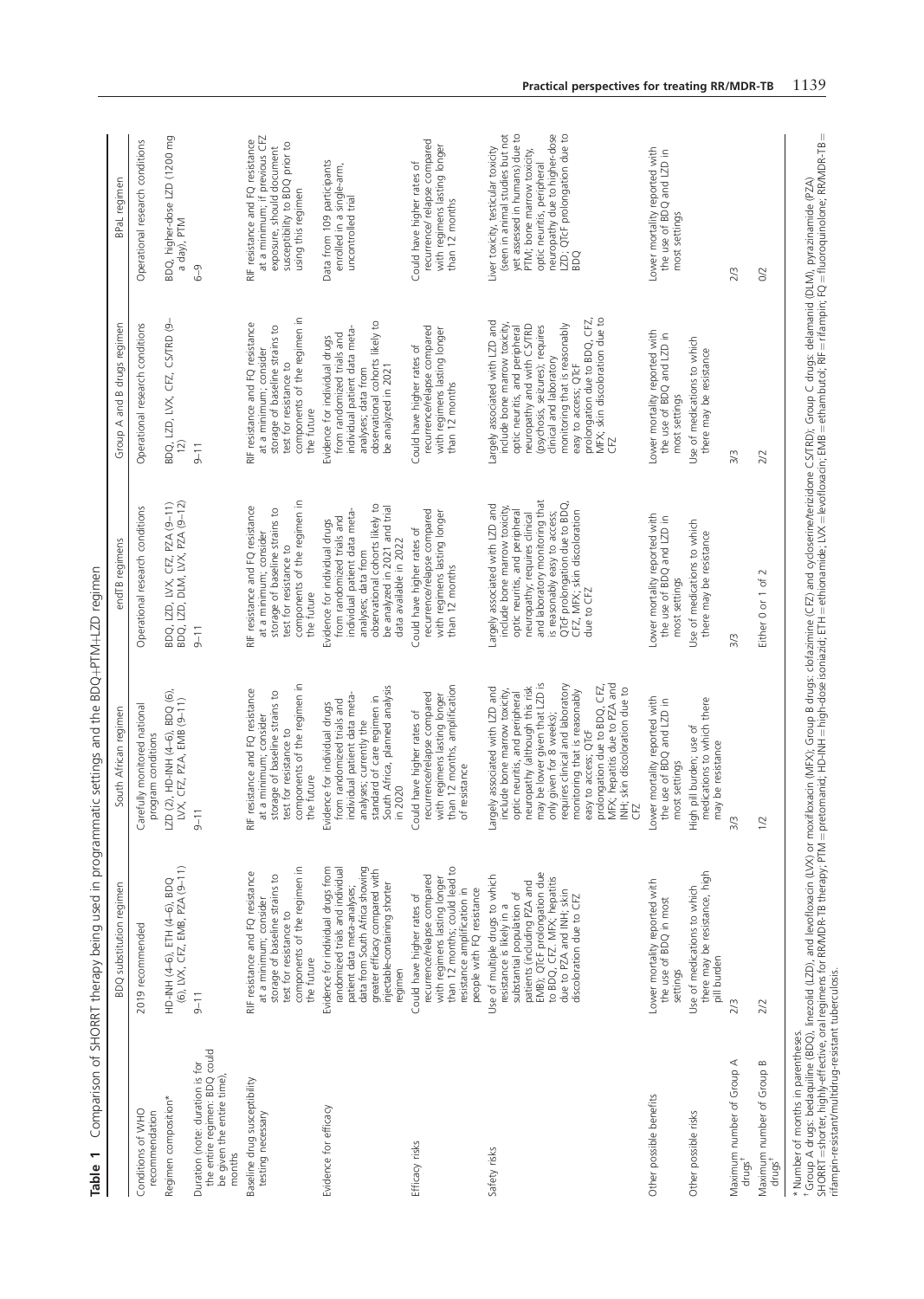| Adverse event             | Potentially causative<br>medications                                                      | Recommended<br>monitoring                                                                          | Program tools                                                                                                          | Ancillary medications<br>for management                                                         |
|---------------------------|-------------------------------------------------------------------------------------------|----------------------------------------------------------------------------------------------------|------------------------------------------------------------------------------------------------------------------------|-------------------------------------------------------------------------------------------------|
| Peripheral neuropathy     | LZD, HD-INH, CS                                                                           | Monthly clinical assessments<br>with standardized<br>symptom screening and<br>physical examination | Brief peripheral neuropathy<br>screening tool,* reflex<br>hammer, mono-filament<br>(especially useful for<br>children) | Gabapentin, pregabalin                                                                          |
| Optic neuritis/neuropathy | LZD, EMB                                                                                  | Monthly clinical assessment<br>with standardized visual<br>acuity and color vision<br>testing      | Snellen chart, Ishihara color<br>plates                                                                                | Prednisone may be<br>given, but there is<br>little evidence<br>documented to<br>support its use |
| QTcF prolongation         | BDQ, CFZ, MFX,<br>DLM, LVX                                                                | Baseline and monthly ECG                                                                           | Handheld ECG app, 12 lead<br>ECG, QTcF calculator,<br>laboratory testing for<br>potassium                              | Potassium, magnesium;<br>levothyroxine<br>supplementation if<br>TSH is elevated                 |
| Hepatotoxicity            | Pretomanid, BDQ,<br>CFZ, PZA, HD-INH;<br>of note, any drug<br>can cause<br>hepatotoxicity | Monthly liver function tests                                                                       | Laboratory testing for<br>transaminases, bilirubin,<br>protocols for<br>management of<br>hepatotoxicity                | TB medications that can<br>be used in liver-<br>sparing regimens                                |
| Skin hyperpigmentation    | <b>CFZ</b>                                                                                | Ongoing counseling and<br>support, especially around<br>inadvertent disclosure                     |                                                                                                                        | Use of sunscreen or<br>avoidance of direct<br>sunlight                                          |

| Table 2 |  |  |  |  |  | Adverse events and suggested monitoring tools for people on all-oral therapy for RR/MDR-TB |  |  |  |  |  |  |  |  |  |  |  |  |  |  |  |  |
|---------|--|--|--|--|--|--------------------------------------------------------------------------------------------|--|--|--|--|--|--|--|--|--|--|--|--|--|--|--|--|
|---------|--|--|--|--|--|--------------------------------------------------------------------------------------------|--|--|--|--|--|--|--|--|--|--|--|--|--|--|--|--|

\* Mehta S, et al. Implementation of a validated peripheral neuropathy screening tool in patients receiving antiretroviral therapy in Mombasa, Kenya. Am J Trop Med Hyg 2010; 83(3): 565–570.

RR/MDR-TB = rifampin-resistant/multidrug-resistant tuberculosis; LZD = linezolid; HD-INH = high-dose isoniazid; CS = cycloserine; EMB = ethambutol; BDQ = bedaquiline; CFZ = clofazimine; MFX = moxifloxacin; DLM = delamanid; LVX = levofloxacin; ECG = electrocardiogram; TSH = thyroid stimulation hormone; PZA = pyrazinamide.

regimen for people with extensively drug-resistant TB (XDR-TB—RR/MDR-TB with resistance to both an injectable and a FQ), pre-XDR-TB (i.e., RR/MDR-TB with resistance to either a FQ or injectable), or treatment intolerant/non-responsive RR/MDR-TB.

This regimen should not be given to people who have been previously treated with two or more weeks of BDQ, LZD, or DLM (given the possibility of crossresistance between DLM and PTM), unless there is DST documenting susceptibility to these agents. In

Table 3 Considerations for vulnerable populations

| Population                                 | Special considerations                                                                                                                                                                                                                                                                                                       |
|--------------------------------------------|------------------------------------------------------------------------------------------------------------------------------------------------------------------------------------------------------------------------------------------------------------------------------------------------------------------------------|
| People living with HIV                     | Cannot use BDQ with efavirenz as efavirenz lowers BDQ concentrations;<br>Dolutegravir-based regimens preferred;<br>Monitor for overlapping toxicities (i.e., linezolid/zidovudine)                                                                                                                                           |
| Children                                   | BDQ recommended in children ages 6 years and above;<br>Delamanid recommended in children ages 3 years and above;<br>Children under these age cut-offs should be considered on a patient-by-patient basis;<br>Child-friendly formulations should be used;<br>Must be included in operational research so data can be obtained |
| Adolescents (10-19 years)                  | No physiological reason to exclude them from early trials or from receiving SHORRT or<br>other shorter regimens;<br>May need additional support for diagnosis and adherence                                                                                                                                                  |
| Pregnant and breastfeeding women           | Limited experience with most second-line drugs in this population;<br>Robust regimens most likely to result in treatment success;<br>Must be included in operational research so data can be obtained                                                                                                                        |
| Hepatitis B or C                           | Should receive treatment for viral hepatitis as part of RR/MDR-TB therapy;<br>May wish to avoid PZA- and INH-containing regimens                                                                                                                                                                                             |
| People who use alcohol or other substances | Counseling and harm reduction should be offered as an essential part of treatment;<br>Abstinence is not required for RR/MDR-TB treatment;<br>May wish to avoid PZA- and INH-containing regimens                                                                                                                              |
| Incarcerated individuals                   | Must be included in operational research as part of equity and human rights approach<br>to RR/MDR-TB:<br>May be more likely to benefit from shorter regimens;<br>Transition to civilian sector is a vulnerable time during which additional support is needed.                                                               |
| Migrants/refugees/asylum seekers           | Must be included in operational research as part of equity and human rights approach<br>to RR/MDR-TB;<br>May be more likely to benefit from shorter regimens                                                                                                                                                                 |

BDQ = bedaquiline; SHORRT = shorter, highly-effective, oral regimens for RR/MDR-TB therapy; RR/MDR-TB = rifampin-resistant/multidrug-resistant tuberculosis;  $PZA = pyrazinamide$ ; INH  $=$  isoniazid.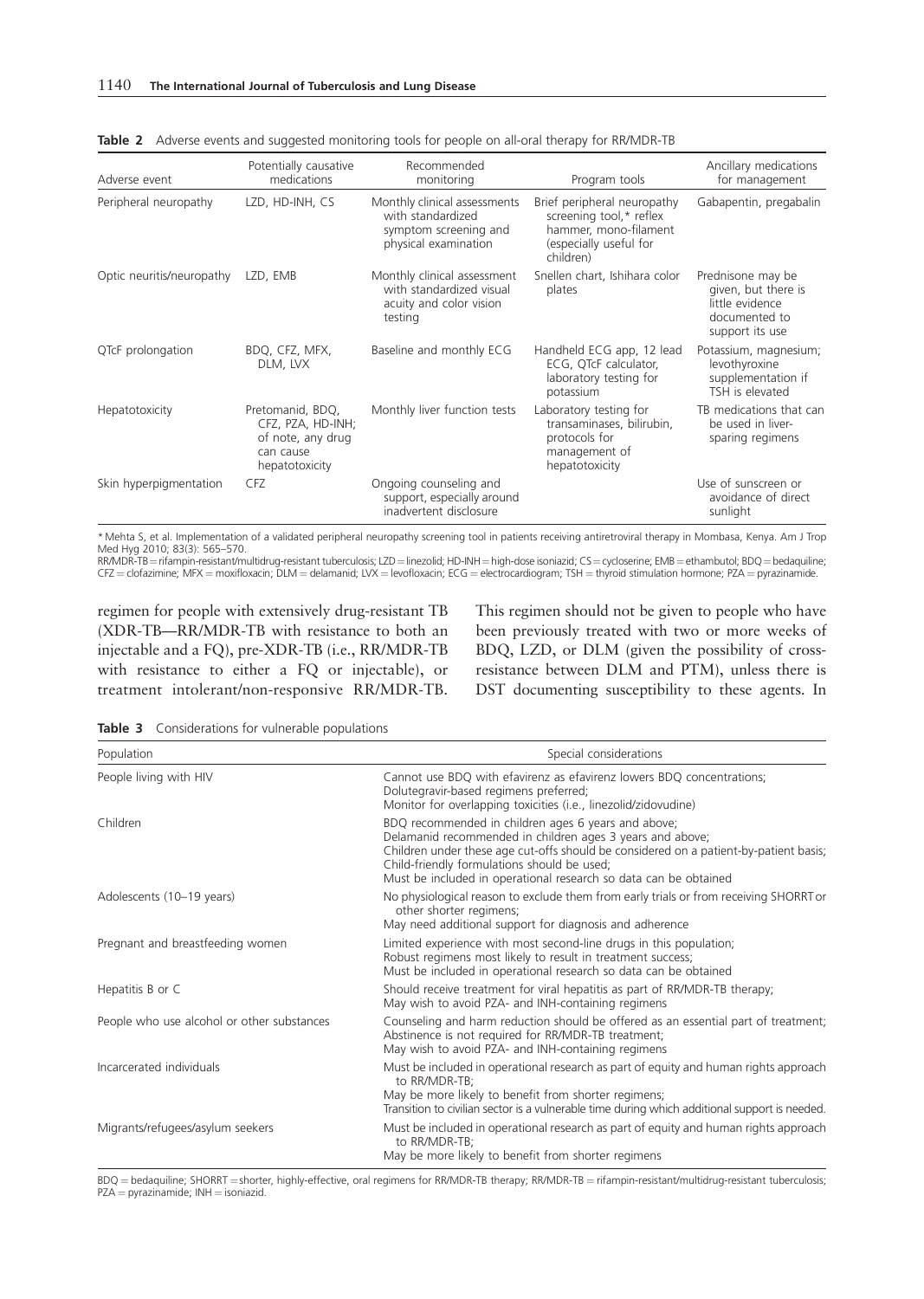people with a history of having received CFZ, BDQ susceptibility should be confirmed as there can be cross-resistance between BDQ and CFZ.33

Given the very limited experience with the BPaL regimen and the need to collect additional data, it is the opinion of the authors that patients on this regimen be monitored closely during treatment and for at least 24 months after treatment. Furthermore, given the adverse events seen with PTM in other controlled trials (especially hepatotoxicity34,35) and the limited clinical evidence of PTM's independent contributions towards the efficacy of the BPaL regimen, it should be rolled out to the populations specified by the FDA. It is the opinion of the authors that the BPaL regimen should not be considered for broader use among populations with RR/MDR-TB until additional evidence is generated, especially since there are multiple treatment options that now exist for individuals with all forms of RR/MDR-TB.

Clinicians treating people under the Nix-TB protocol had significant leeway in the management of individuals on the regimen, including those who developed toxicity to one or more of the three medications. As per the FDA approved package insert for PTM,36 it is strongly recommended that all people on the BPaL regimen have routine (i.e. monthly) and systematic screening for peripheral neuropathy (using standard assessment tools and grading systems), optic neuritis, liver toxicity and bone marrow suppression. LZD-related toxicity developed in a high proportion of people who received the BPaL regimen, and some patients required the initiation of chronic medical therapy to manage adverse events, most notably those with peripheral neuropathy. In some instances of toxicity, the LZD was held and then reintroduced at a lower dose (either 300mg or 600mg daily). In other instances, LZD was completely discontinued (usually after 2 months) and the remainder of the regimen completed with just two drugs—BDQ and PTM. If either BDQ or PTM needs to be discontinued, however, the patient should be transitioned to a 'salvage' or 'rescue' regimen in some instances. The ongoing 'Ze-Nix' trial (NCT03086486) will assess different doses of LZD to see if lower rates of adverse drug reactions can be achieved.37 Results of this study are expected in 2020.

It is the opinion of the authors that countries may also consider using DLM as the nitroimidazole of choice in a BDQ and LZD-containing regimen (as is being done in the endTB study, the endTB-Q study, the BEAT TB study in South Africa, NCT04062201 and the SMART KIDS IMPAACT 2020 study); however, there have been no head-to-head comparisons of DLM and PTM to assess the comparative efficacy and safety of these two nitroimidazoles, including in the context of the BPaL regimen. DLM has an excellent safety profile and can be given to children; however, in a phase III randomized, placebo-controlled trial, DLM failed to reach its Table 4 Operational research considerations for all-oral treatment of RR/MDR-TB

- Operational research is usually recommended when there is clinical rationale or emerging evidence favoring the use of a drug or regimen, but the WHO has not been able to formally assess select regimens due to insufficient data for review
- 2 Operational research is not meant to replicate or replace clinical trials but rather to help countries answer questions about optimal implementation in the populations they are treating in everyday practice
- 3 Operational research should focus on the populations of people with RR/MDR-TB who receive care within national programs: as such, children, pregnant women, breastfeeding women, people who are incarcerated, migrants/refugees/asylum seekers, and people who use/abuse substances (including alcohol) should be included
- While there are multiple, ongoing clinical trials of SHORRT therapy,\* there is also a need to collect and analyze data on the implementation of and how such regimens perform under field conditions.† Well-conducted observational cohort studies have been used to support policy change at both national and international levels and have the added benefit of assessing feasibility as well as effectiveness of drugs and regimens<sup>#,§</sup>
- 5 One potential benefit to carrying out operational research is that it is an opportunity to strengthen country and program data collection and routine monitoring systems, although additional financial and human resources must be put toward this task. This higher quality data can then be shared with local, national and international bodies, including the WHO, to better inform future policy decisions for the treatment of RR/MDR-TB at all levels
- 6 Countries—and the donors supporting them—should feel comfortable utilizing regimens under operational research conditions as part of health systems strengthening and closely monitored implementation rather than separate, 'stand alone' research projects

primary efficacy endpoint.<sup>38</sup> It is the opinion of the authors that a trial comparing these two nitroimidazoles is a priority in RR/MDR-TB clinical research. Countries may also consider using the regimens being assessed in the Unitaid-sponsored 'endTB-Q' study as SHORRT regimen options for people whose M. tuberculosis strains have known or possible FQ resistance. This regimen consists of BDQ, DLM, LZD and CFZ given daily for 9–11 months.<sup>39</sup>

### Principles for operational research and programmatic considerations

WHO recommendations on the treatment of RR/ MDR-TB over the past several years have routinely recommended novel treatment regimens, including SHORRT regimens, be implemented under 'operational research conditions.' Table 4 reviews the authors' opinions regarding important considerations for operational research on RR/MDR-TB. The authors' opin-

<sup>\*</sup> RESIST-TB. Clinical Trials Progress Report. http://www.resisttb.org/?page\_

 $<sup>†</sup>$  Cox HS, et al. The need to accelerate access to new drugs for multidrug-</sup> resistant tuberculosis. Bull World Health Organ 2015; 93(7): 491–497. ‡ Khan F, et al. Effectiveness and safety of standardized shorter regimens for multidrug-resistant tuberculosis: individual patient data and aggregate data

meta-analysis. Eur Respir J 2017; 50: 1700061. <sup>§</sup> World Health Organization. A 2016 review of available evidence on the use

of bedaquiline in the treatment of multidrug-resistant tuberculosis. WHO/ HTM/TB/2017.01. Geneva, Switzerland: WHO, 2017. http://www.who.int/tb/ publications/2017/GDGreport\_Bedaquiline/en/

RR/MDR-TB = rifampin-resistant/multidrug-resistant tuberculosis; SHORRT =<br>shorter, highly-effective, oral regimens for RR/MDR-TB therapy.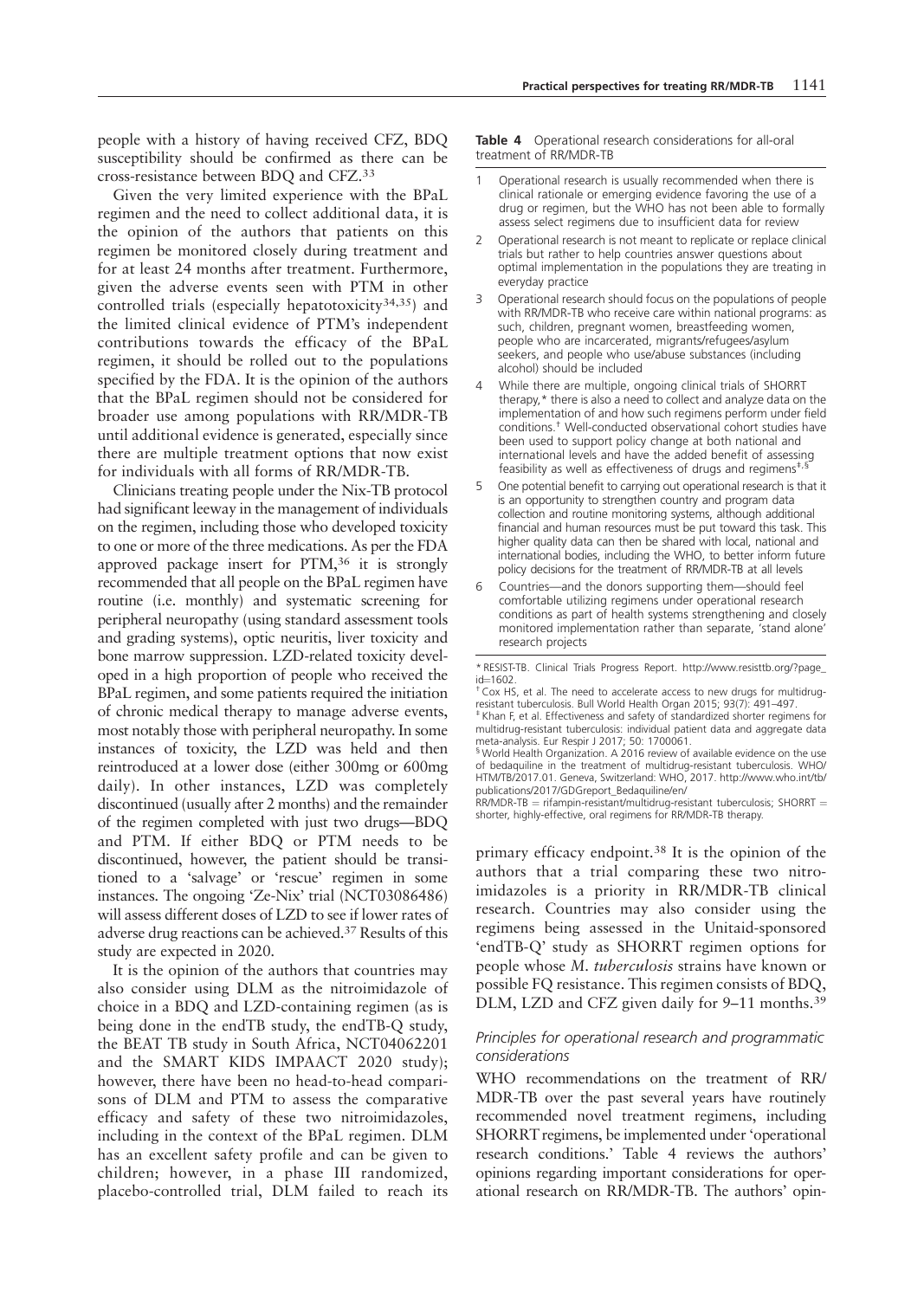Table 5 Programmatic considerations for all-oral treatment of RR/MDR-TB

- 1 The top priority for TB programs is to halt the routine use of injectable agents and begin offering all oral regimens for people with RR/MDR-TB, unless they are in need of salvage therapy.
- 2 All countries need to urgently scale up laboratory testing to detect resistance to rifampin and the fluoroquinolones with further plans to develop and implement drug susceptibility testing for BDQ, LZD, CFZ, and DLM
- Countries will need to ensure they have adequate stocks of newer drugs (BDQ and DLM) aligned with supply of companion drugs (CFZ, LZD, levofloxacin, and possibly moxifloxacin)
- 4 There is a critical need for improved counseling on a number of topics and social support—including a genuine approach to 'patient-centered care'—for these regimens to be successful
- 5 As with any treatment for RR/MDR-TB, identifying and managing adverse drug reactions during treatment are priority activities (see Table 2). In addition to this, systems for reporting serious, severe, and other adverse events of interest should be developed or strengthened within the country to serve all people with RR/MDR-TB regardless of their treatment regimen. Active Drug Safety Monitoring and Management (aDSM) should be done according to WHO principles\* and national guidelines: countries must make available the necessary human and financial resources to implement quality aDSM
- 6 As part of roll out of all-oral regimens, countries need to strengthen their monitoring and evaluation systems so local data can be used to make decisions about optimizing treatment
- While countries may consider rolling out some of the regimens described above in selected locations or provinces, scale-up of all-oral RR/MDR-TB treatment needs to take place on a national level and implementation plans must be in place for equitable and widespread access
- Capacity building in the management of RR/MDR-TB is paramount for a successful implementation of the newer guidelines using the above agents.

\* World Health Organization. Active drug-safety monitoring and management: framework for implementation. Geneva, Switzerland: WHO, 2015.  $RR/MDR-TB = rifampin-resistant/multidrug-resistant tube{reclusions; BDQ =}$ bedaquiline; LZD = linezolid; CFZ = clofazimine;  $DLM =$  delamanid.

ions on programmatic considerations for implementation of SHORRT therapy and all-oral regimens for FQresistant RR/MDR-TB are reviewed in Table 5.

## **CONCLUSION**

For the first time, the WHO has recommended an alloral therapy for the majority of people living with RR/MDR-TB. AMK-based regimens should only be used for people in need of 'salvage' or 'rescue' therapy. The WHO has recommended that people for whom FQ-resistant TB has been ruled out or is unlikely should receive a BDQ-containing 9–12 month regimen. Given the concerns with the WHO recommended 2016 shorter regimen, (with BDQ given instead of the injectable agent) there are a number of other 'SHORRT' regimens being used under program conditions that, in the opinion of these authors, could be considered for monitored implementation by countries. People with likely or documented FQ resistance will likely need longer, alloral regimens, although in some settings with rigorous monitoring, the 6-month BPaL regimen or endTB-Q regimen could be considered (See Table 6

| Type of RR/MDR-TB                                                                                                                        | Treatment options                                                                                                              | WHO guidance                                                                     | Authors' guidance                                                                              | Comments                                                                                                                                                                                                                                                                      |
|------------------------------------------------------------------------------------------------------------------------------------------|--------------------------------------------------------------------------------------------------------------------------------|----------------------------------------------------------------------------------|------------------------------------------------------------------------------------------------|-------------------------------------------------------------------------------------------------------------------------------------------------------------------------------------------------------------------------------------------------------------------------------|
| resistance, risk factors for FQ<br>osteoarticular/meningeal TB<br>RR/MDR-TB without: 1) FQ<br>(3 treatment options)<br>resistance, or 2) | 1) WHO-recommended all-oral BDQ-<br>containing shorter regimen                                                                 | Preferred option                                                                 | injectable-containing<br>Discouraged, although<br>still preferable to<br>shorter regimens      | The regimen is the older shorter RRVMDR-TB regimen, with AMK<br>Uses ethionamide, which is associated with poorer outcomes in<br>Uses EMB and PZA, which may have resistance<br>Does not use all three Group A drugs<br>No other modifications are allowed<br>replaced by BDQ |
|                                                                                                                                          | 2) All-oral individualized longer regimen (18-<br>20 months)                                                                   | Acceptable option                                                                | Acceptable option                                                                              | Increased monitoring for LZD adverse effects is requited<br>See Table 2 for the Hierarchy of TB drugs<br>some analyses and intolerance<br>Uses all three Group A drugs                                                                                                        |
|                                                                                                                                          | 3) All-oral modified regimens ('SHORRT'<br>Regimens) under OR conditions                                                       | Acceptable option                                                                | Preferred option                                                                               | Has the advantage of being short and using all three Group A<br>See text and Table 3 for the choice of SHORRT regimens<br>Increased monitoring for LZD adverse effects is required<br>drugs                                                                                   |
| RR/MDR-TB with FQ resistance,<br>risk factors for FQ resistance<br>or osteoarticular/meningeal<br>TB (3 treatment options)               | 1) Individualized, longer regimen (majority can<br>2) BPaL regimen under OR conditions<br>still be all-oral)                   | Acceptable option but not for<br>osteoarticular/meningeal TB<br>Preferred option | Preferred option if unable<br>Acceptable option if able<br>to do OR in the country<br>to do OR | This regimen has been used most frequently and has good<br>Concerns on adverse events and the high dose of LZD<br>outcomes in multiple countries<br>Pretomanid not widely registered                                                                                          |
|                                                                                                                                          | Regimens) such as the regimen being used<br>or the endT-Q study under OR conditions<br>3) All-oral modified regimens ('SHORRT' | WHO does not give an opinion                                                     | Preferred option if able to<br>do OR in the country                                            | Has the advantage of being short<br>Limited experience with use<br>Limited experience with use                                                                                                                                                                                |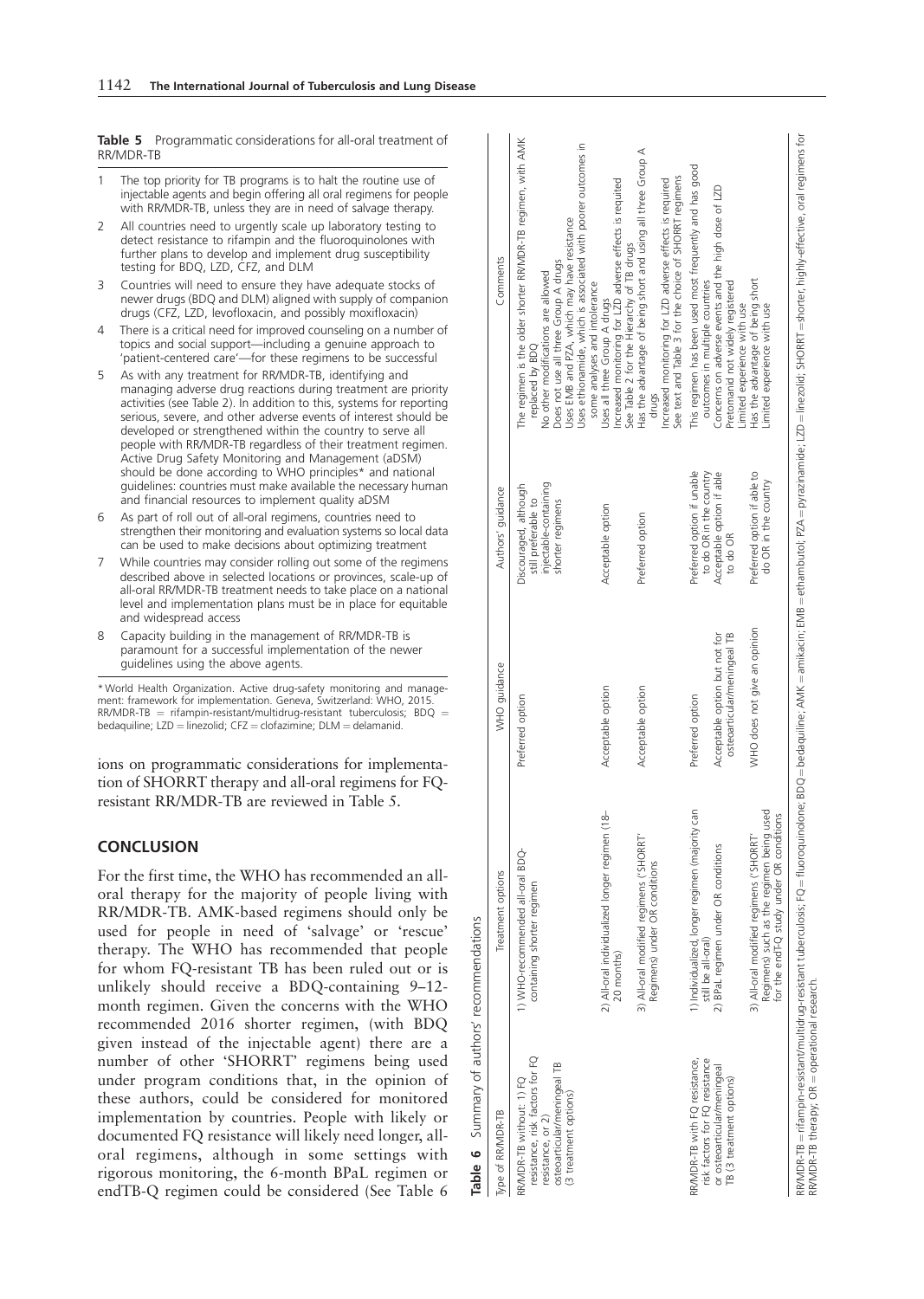for a summary of the authors' recommendations). It is essential that pregnant women, children, and people living with HIV be prioritized for all-oral regimens. There is no reason they—or other vulnerable populations—should be excluded. An exception to this is PTM-containing regimens, until reproductive toxicity studies are completed. Finally, programmatic issues must be addressed to ensure rapid and equitable access to these innovative treatments, but also to the support people require to successfully complete the regimens.

The WHO Guideline Development Group will continue to meet and review additional evidence on improving RR/MDRTB treatment. This is common practice in the response to other epidemics and is a welcome development that reflects the strengthened science to support RR/MDR-TB management. In addition to clear, unequivocal recommendations, practice-based solutions are needed to help countries decide on the optimal treatment strategies for their settings. Countries should develop systems to rapidly update their national guidelines and implementation plans as better treatment data becomes available. Strong, programmatic leadership and flexibility is essential to 'End TB' and to ensure that a patientcentered, human rights-based approach to RR/MDR-TB is available to everyone affected by this disease.

#### Acknowledgements

The authors are mindful of the hundreds of thousands of men, women and children who suffer from RR/MDR-TB each year. Conflicts of interest: none declared.

#### References

- 1 The Review on Antimicrobial Resistance. Tackling drugresistant infections globally. London, UK: Wellcome Trust, 2016. https://amr-review.org/sites/default/files/160518\_ Final%20paper\_with%20cover.pdf. Accessed August 2019.
- 2 World Health Organization. Global tuberculosis report, 2019. WHO/CDS/TB/2019.15. Geneva, Switzerland: WHO, 2019.
- 3 Zumla AI, Gillespie SH, Hoelscher M. New antituberculosis drugs, regimens, and adjunct therapies: needs, advances, and future prospects. Lancet Infect Dis 2014; 14(4): 327–340.
- 4 Furin J, et al. "A very humiliating illness": a qualitative study of patient-centered Care for Rifampicin-Resistant Tuberculosis in South Africa. BMC Public Health 2020; 20(1): 76.
- 5 Dheda K, et al., The epidemiology, pathogenesis, transmission, diagnosis, and management of multidrug-resistant, extensively drug-resistant, and incurable tuberculosis. Lancet Respir Med 2017 Mar 15; doi: https://doi.org/10.1016/S2213- 2600(17)30079-6.
- 6 Ahmad K, et al. Effectiveness and safety of standardized shorter regimens for multidrug-resistant tuberculosis: individual patient data and aggregated meta-analysis. Eur Respir J 2017; 50: 1700061.
- 7 Lee M, et al. Linezolid for treatment of chronic extensively drug-resistant tuberculosis. N Engl J Med 2012; 367(16): 1508–1518.
- 8 Tang S, et al. Clofazimine for the treatment of multidrugresistant tuberculosis: prospective, multicenter, randomized controlled study in China. Clin Infect Dis 2015; 60(9): 1361– 1367.
- 9 World Health Organization. Companion handbook to the WHO guidelines for the programmatic management of drug-resistant tuberculosis. Geneva, Switzerland: WHO, 2016. https://www. who.int/tb/publications/pmdt\_companionhandbook/en/.
- 10 World Health Organization. Rapid communication: key changes to the treatment of drug-resistant tuberculosis. Geneva, Switzerland: WHO, 2019. https://www.who.int/tb/ publications/2019/rapid\_communications\_MDR/en// Accessed January 2020.
- 11 World Health Organization, Global Fund for AIDS, TB, and Malaria, and the Stop TB Partnership's Global Drug Facility. Frequently asked questions on the WHO rapid communication 2019: key changes to the treatment of drug resistant TB. Version 1.1. Geneva, Switzerland: WHO, 2020. https://www. who.int/tb/areas-of-work/drug-resistant-tb/faqs-updated-finalversion.pdf?ua=1. Accessed January 2020.
- 12 DeCroo T, et al. Tuberculosis treatment: one shot approach or a cascade of regimens. Lancet Respir Med 2020; 8: e4–e5.
- 13 World Health Organization. Joint statement by the WHO Director General with the WHO Civil Society Task Force, July 24, 2019. Geneva, Switzerland: WHO, 2019. https://www. who.int/tb/areas-of-work/community-engagement/ JointStatementDGandTBcivilsocietytaskforce.pdf.
- 14 Reuter A, et al. The devil we know: is the use of injectable agents for the treatment of MDR-TB justified? Int J Tuberc Lung Dis 2017; 21(11): 1114–1126.
- 15 Van Rijn, et al. Evaluation of carbapenems for the treatment of multi- and extensively drug-resistant Mycobacterium tuberculosis. Antimicrob Agents Chemother 2018, 63: e01489-18.
- 16 Xie Y, et al. Evaluation of a rapid molecular drug susceptibility test for tuberculosis. N Engl J Med 2017; 377: 1043–1054.
- 17 South African National Department of Health. Interim clinical guidance for the implementation of injectable-free regimensfor rifampicin-resistant tuberculosis in adults, adolescents and children. Pretoria, South Africa: NDoH, 2018. https:// tbsouthafrica.org.za/resources/interim-clinical-guidanceimplementation-injectable-free-regimens-rifampicin-resistant. Accessed January 2020.
- 18 The Sentinel Project on Pediatric Drug-Resistant Tuberculosis. Management of multidrug-resistant tuberculosis in children: a field guide. 4th ed. Boston, MA, USA: Harvard Medical School, 2019. http: //sentinel-project.org/wp-content/uploads/2019/02/ Updated\_DRTB-Field-Guide-2019-V3.pdf. Accessed January 2020.
- 19 Zignol M, et al. Population-based resistant of Mycobacterium tuberculosis isolates to pyrazinamide and fluoroquinolones: results from a multi-country surveillance project. Lancet Infect Dis 2016; 16(10: 1185–1192.
- 20 Reuter A, Furin J. Reducing harm in the treatment of multidrug-resistant tuberculosis. Lancet 2018; 392(10150): 797–798.
- 21 Nunn A, et al. A trial of a shorter regimen for rifampicinresistant tuberculosis. N Engl J Med 2019; 380: 1201–1213.
- 22 Khan U, et al. The endTB observational study protocol: treatment of MDR-TB with bedaquiline or delamanid containing regimens. BMC Infect Dis 2019; 19(1): 733.
- 23 Franke M. Final outcomes of patients in the endTB observational cohort. Presentation at the 50<sup>th</sup> Union World Conference on Lung Health, SP-13-C3, October 31, 2019.
- 24 Ferlazzo G, et al. Early safety and efficacy of the combination of bedaquiline and delamanid for the treatment of patients with drug-resistant tuberculosis in Armenia, India, and South Africa: a retrospective cohort study. Lancet Infect Dis 2018, 18(5): 536–544.
- 25 endTB. Interim analysis report. July 2018. http://www.endtb. org/resources/endtb-interim-analysis-july2018.
- 26 Borisov S, et al. Effectiveness and safety of bedaquiline containing regimens in the treatment of MDR- and XDR-TB: a multicentre study. Eur Respir J 2017; 49(5): 1700387.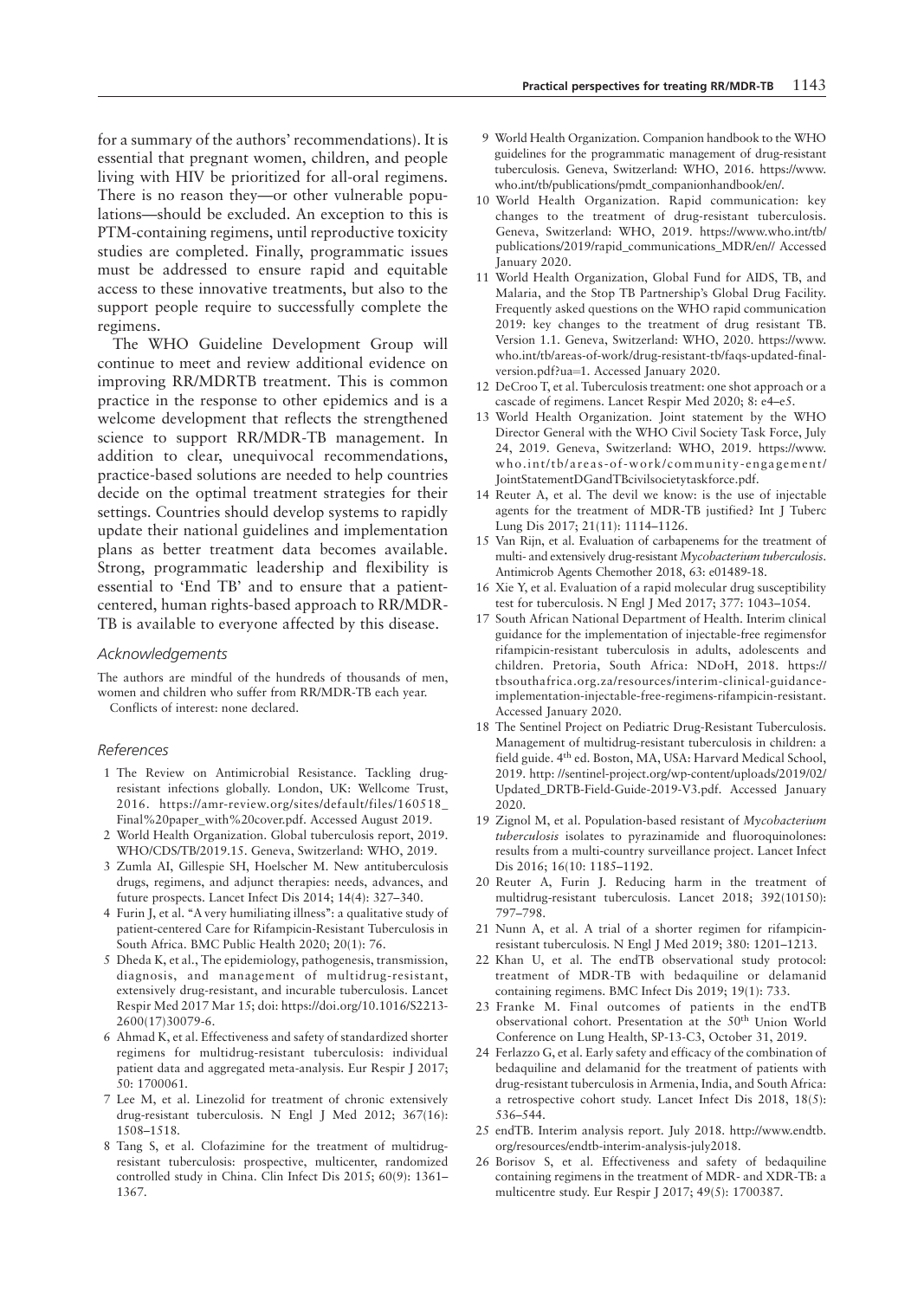- 27 Borisov S, et al. Surveillance of adverse events in the treatment of drug-resistant tuberculosis: first global report. Eur Respir J 2019; 54(6): 1901522.
- 28 Dooley K, et al. QTc effects of bedaquiline, delamanid, or both in MDR-TB patients. The DELIBERATE trial. Abstract 84. Presented at the 2019 Conference on Retroviruses and Opportunistic Infections, Seattle, WA, USA, 4–7 March 2019. http://www.croiconference.org/sessions/qt-effects-bedaquilinedelamanid-or-both-mdr-tb-patients-deliberate-trial.
- 29 Guglielmetti L, et al. Long-term outcome and safety of prolonged bedaquiline treatment for multidrug-resistant tuberculosis. Eur Respir J 2017: 49(3): 1601799.
- 30 Guglielmetti L, et al. Compassionate use of bedaquiline for the treatment of multidrug-resistant and extensively drug-resistant tuberculosis: interim analysis of a French cohort. Clin Infect Dis 2015; 60(2): 188–194.
- 31 United States Food and Drug Administration. FDA approves new drug for treatment resistant forms of tuberculosis. Washington DC, USA: FDA, 2019. https://www.fda.gov/newsevents/press-announcements/fda-approves-new-drug-treatmentresistant-forms-tuberculosis-affects-lungs. Accessed August 2019.
- 32 Treatment Action Group. TAG comments delivered at FDA on LPAD. New York, NY, USA: TAG, 2019. http://www. treatmentactiongroup.org/content/tag-comments-deliveredfda-public-meeting-lpad. Accessed August 2019.
- 33 Ghodousi A, et al. Acquisition of cross resistance to bedaquiline and clofazimine following treatment for tuberculosis in

Pakistan. Antimicrob Agents Chemother 2019; 63(9): e00915-9.

- 34 Global Alliance for TB Drug Development. Clinical Trial of BPaMZ will replace phase III STAND trial. New York, NY, USA: TB Alliance, 2019. https://www.tuberculosisalliance.org/ news/clinical-trial-bpamz-regimen-will-replace-phase-3-standtrial. Accessed August 2019.
- 35 Antimicrobial Drugs Advisory Committee. Pretomanid, Sponsor Briefing Document. Washington DC, USA: Food and Drug Administration, 2019. https://www.fda.gov/media/ 127593/download. Accessed August 2019.
- 36 Global Alliance for TB Drug Development. Package insert for pretomanid. New York, NY, USA: TB Alliance, 2019. https:// www.tballiance.org/sites/default/files/assets/Pretomanid\_Full-Prescribing-Information.pdf. Accessed March 2020.
- 37 Global Alliance for TB Drug Development. Safety and efficacy of various doses and treatment durations of linezolid plus bedaquiline plus pretomanid with pulmonary XDR-TB, pre-XDR-TB or non-responsive/intolerant MDR-TB: ZeNix. https:// clinicaltrials.gov/ct2/show/record/NCT03086486?view=record. Accessed March 2020.
- 38 Von Groote-Bidlingmaier F, et al. Efficacy and safety of delamanid in combination with an optimized background regimen for the treatment of multidrug-resistant tuberculosis: a multicenter, randomized, double-blind, placebo-controlled, parallel-group phase 3 trial. Lancet Respir Med 2019; 7(3): 249–259.
- 39 endTB trial. http://www.endtb.org/clinical-trial. Accessed March 2020.